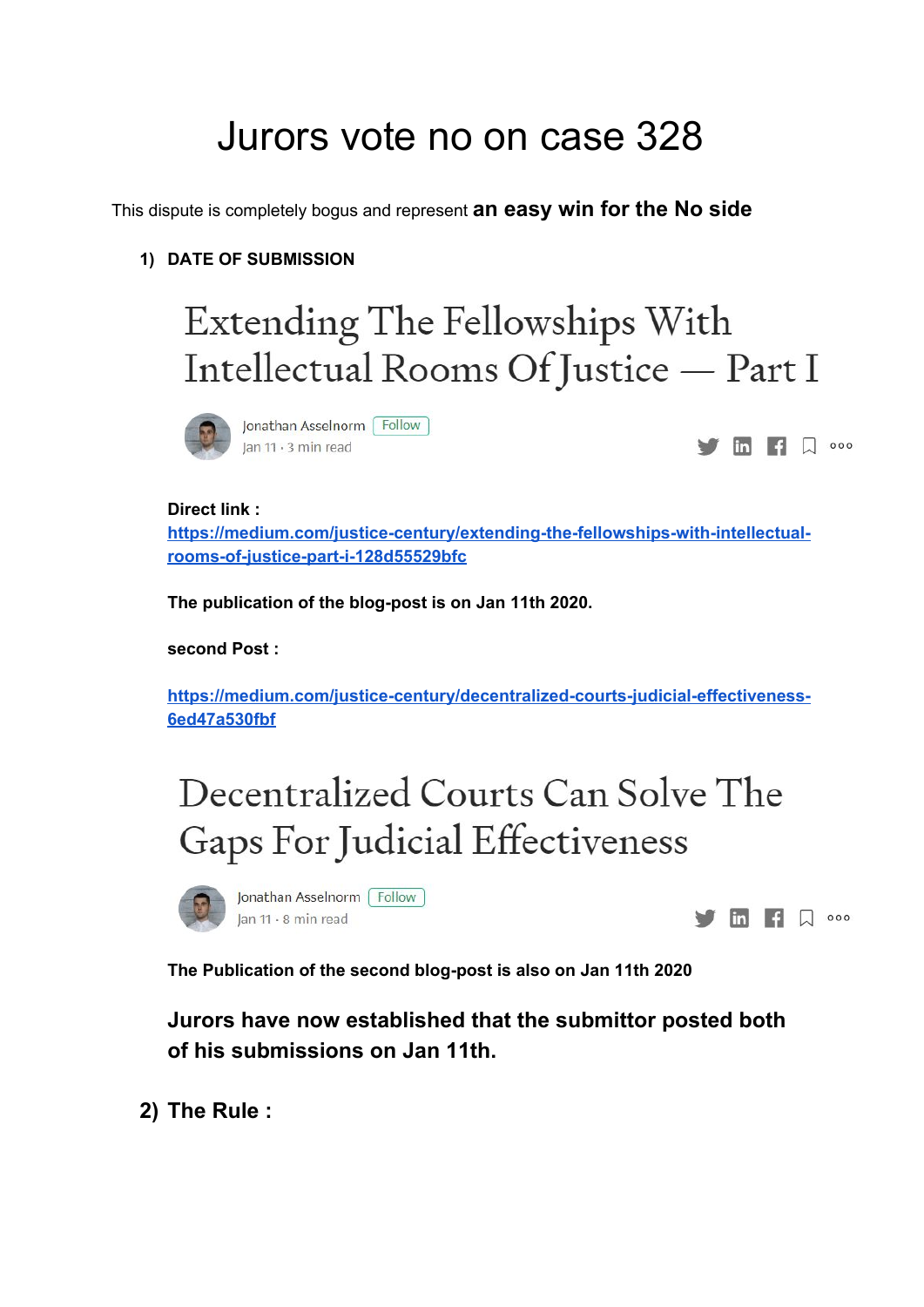The second half of the rewards will be distributed on  $20/02/2020$  for contributions made during the period between  $11/01/2019$  and  $11/02/2020$ .

### **Direct link :**

**<https://blog.kleros.io/kleros-storytelling-reward-program/>**

**As stated on 1) submissions made on Jan 11th 2020 are eligible for the SECOND part of reward distribution.**

### **3) Second part of rewards distribution**

| 31 | 2nd Part                                   | 500,000,00                                                                                                                  |              |              |              |             |   |                | in %  | in PNK     |
|----|--------------------------------------------|-----------------------------------------------------------------------------------------------------------------------------|--------------|--------------|--------------|-------------|---|----------------|-------|------------|
| 32 |                                            |                                                                                                                             |              |              |              |             |   |                |       |            |
| 33 | 0xcca069bcdf9da2a41606305cfc64d9b3320d3317 | https://medium.com/justice-century/decentralized-c<br>ourts-judicial-effectiveness-6ed47a530fbf                             | X            | $\mathsf{x}$ | X            | X           |   | $\overline{A}$ | 0.81% | 4.032.26   |
| 34 | 0xcca069bcdf9da2a41606305cfc64d9b3320d3317 | https://www.facebook.com/siglojusticia/posts/11                                                                             | $\times$     | $\mathsf{x}$ | $\mathbf{x}$ | $\mathbf x$ | X | 5              | 1.01% | 5, 040.32  |
| 35 | 0xcca069bcdf9da2a41606305cfc64d9b3320d3317 | https://www.facebook.com/siglojusticia/posts/11                                                                             | $\times$     | $\times$     | X            | $\times$    | × | 5              | 1.01% | 5.040.32   |
| 36 | 0xcca069bcdf9da2a41606305cfc64d9b3320d3317 | https://web.facebook.com/siglojusticia/posts/111108                                                                         | $\times$     | $\times$     | X            | $\times$    | x | 5              | 1.01% | 5.040.32   |
| 37 | 0xcca069bcdf9da2a41606305cfc64d9b3320d3317 | https://www.facebook.com/mejoraparaquana/posts/                                                                             | $\mathsf{x}$ | $\mathsf{x}$ | $\mathsf{x}$ |             |   | 3              | 0.60% | 3.024.19   |
| 38 | 0xcca069bcdf9da2a41606305cfc64d9b3320d3317 | https://voca.ro/fA5U1zP7SUk                                                                                                 | $\mathbf x$  | $\mathbf{x}$ | $\mathbf{x}$ |             |   | 3              | 0.60% | 3, 024, 19 |
| 30 | 0xcca069bcdf9da2a41606305cfc64d9b3320d3317 | sitos //medium com/@iossehromosaller-intellectue                                                                            |              |              |              |             |   | $\mathbf{0}$   | 0.00% | 8.88       |
|    | 0xcca069bcdf9da2a41606305cfc64d9b3320d3317 | https://medium.com/justice-century/extending-the-f<br>ellowships-with-intellectual-rooms-of-justice-part-i-<br>128d55529bfc | x            | $\mathbf{x}$ | $\mathbf x$  | $\mathbf x$ |   | $\Delta$       | 0.81% | 4, 032.26  |

**Submissions have been taken into account in the second part of the rewards program and paid accordingly. (Items 33 & 40)**

**Direct link :**

**[https://docs.google.com/spreadsheets/d/1RPWm69LkhGTqs4dDay](https://docs.google.com/spreadsheets/d/1RPWm69LkhGTqs4dDaydhYUQs1potq7nrYArHcB5bbf0/edit#gid=0) [dhYUQs1potq7nrYArHcB5bbf0/edit#gid=0](https://docs.google.com/spreadsheets/d/1RPWm69LkhGTqs4dDaydhYUQs1potq7nrYArHcB5bbf0/edit#gid=0)**

**Therefore there's absolutely no issue with how submittor have been rewarded.**

**This whole case is a money-grab created by the dispute creator to take funds from the KLEROS COOP.**

**As jurors and PNK holders, do you want to give PNK to this kind of person?**